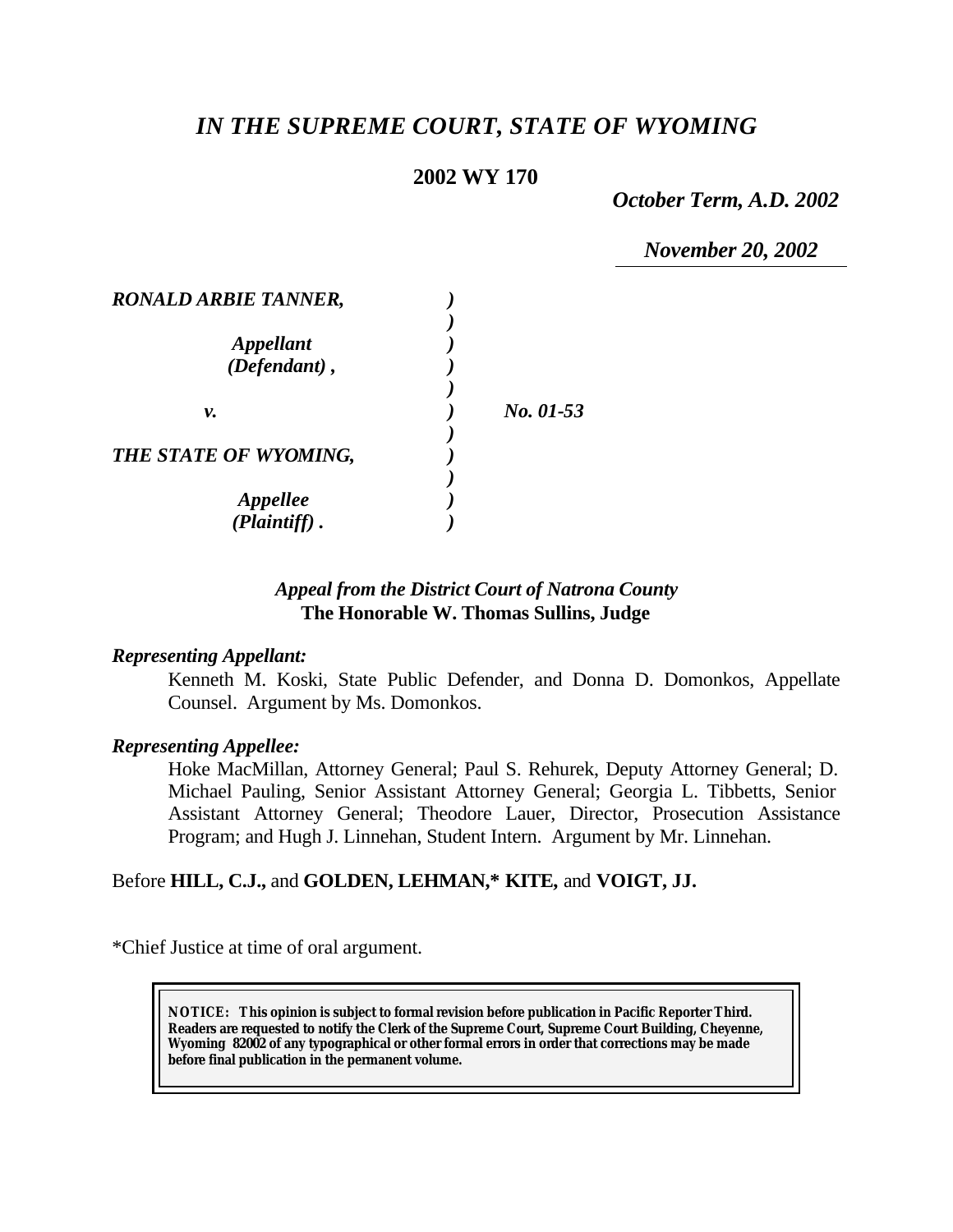#### **LEHMAN, Justice.**

[¶1] Appellant Ronald A. Tanner (Tanner) seeks reversal of his conviction for one count of burglary arising from his entry into a Casper bar, through an unlocked door, during business hours. Having determined that the record discloses insufficient evidence to support the conviction as instructed to the jury: we reverse the conviction, vacate the judgment and sentence entered by the district court, and remand with instruction that a judgment of acquittal be entered.

## *ISSUES*

[¶2] Tanner presents the following issues for review:

I. Whether there was sufficient evidence to support Tanner's burglary conviction?

II. Whether the prosecutor committed prosecutorial misconduct when she argued facts not in evidence and used inadmissible hearsay evidence during the closing argument?

III. Whether the trial court erred when it denied Tanner's request for a jury instruction on petit larceny as a lesserincluded offense of burglary?

## *FACTS*

[¶3] Tanner was convicted of one count of burglary in violation of Wyo. Stat. Ann. § 6-3- 301(a) (LexisNexis 2001) following a two-day jury trial in Natrona County. The evidence adduced at trial indicated that on Friday, July 14, 2000, he and two female companions went to the Sandbar Lounge located at 100 N. Ash Street in Casper intending to buy some drinks. At approximately 10:30 p.m., Tanner, his girlfriend Char-Lee Brown, and Kathy Davis, parked in the parking area by the Sandbar's drive up window, but soon discovered that the glass doors facing First Street were locked. However, when the trio proceeded to the Ash Street entrance, they found the wooden door unlocked and entered the lounge. Tanner and Brown were new to Casper; but Davis testified at trial that, on the other occasion that she had been to the Sandbar Lounge, she had found the same conditions: the glass door was locked, the wooden door was unlocked, the lights were dim, and the bar was open for business.

[¶4] Upon entry, Davis and Brown went directly to the ladies restroom while Tanner approached the bar. While the women were in the restroom, Tanner called in, "come on,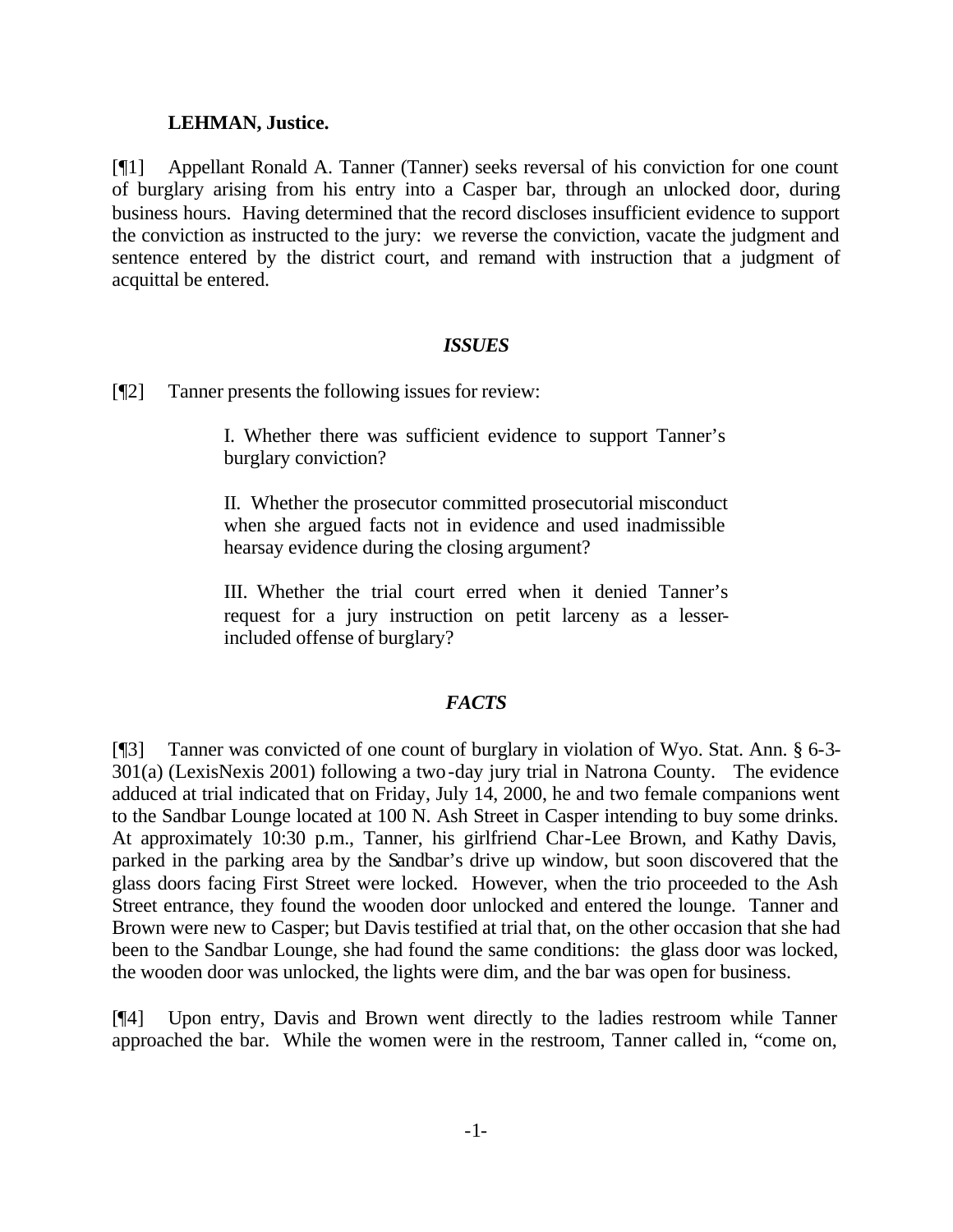there's no one here, let's go."<sup>1</sup> Before leaving the Sandbar, Tanner urged the women to take several bottles of beer and a bottle of bourbon that had been placed beside the door.<sup>2</sup> He also asked Davis what she drank, and then went behind the bar. Davis and Brown left the establishment with the liquor and were immediately confronted by the Sandbar's manager, Roger Hessler. He and his girlfriend, Michelle Bouzis, had returned to the Sandbar Lounge after being alerted by another customer to the unlocked door.

[¶5] Brown and Davis unsuccessfully attempted to flee from Hessler, who subsequently flagged down Officer Eulberg. Meanwhile, Bouzis entered the tavern through the glass doors and confronted Tanner behind the bar near the register. Upon asking what he was doing there, Tanner replied he was "waiting for somebody to get him a drink." When Bouzis expressed skepticism at this statement, Tanner responded, "I just want to leave, I don't want any hassles." Instead, he and Bouzis went outside to join Hessler, Brown, and Davis in being questioned by Officer Eulberg. Tanner was subsequently arrested for burglary.

[¶6] Following Tanner's conviction for burglary, the district court entered its judgment and sentence on March 2, 2001, sentencing Tanner to a prison term of eighteen to eighty-four months. This timely appeal followed.

## *DISCUSSION*

[¶7] Tanner asserts three claims of error on appeal. Finding the first to be dispositive, we will confine our discussion to the issue of whether there was sufficient evidence to support, beyond a reasonable doubt, his conviction for burglary in violation of Wyo. Stat. Ann. § 6-3- 301.<sup>3</sup> We review this claim under our usual standard:

> When reviewing a sufficiency of the evidence claim in a criminal case, we must determine whether a rational trier of fact could find the essential elements of the crime were proven beyond a reasonable doubt. *Jennings v. State,* 806 P.2d 1299, 1302 (Wyo. 1991) (quoting *Munson v. State*, 770 P.2d 1093,

3

l

§ 6-3-301. Burglary; aggravated burglary; penalties.

<sup>&</sup>lt;sup>1</sup> Testimony introduced at trial disclosed that the Sandbar's employees had closed the bar early without authorization and left, inadvertently leaving the wooden door unlocked in the process.

 $2^2$  The missing liquor was later valued at about \$16.

<sup>(</sup>a) A person is guilty of burglary if, without authority, he enters or remains in a building, occupied structure or vehicle, or separately secured or occupied portion thereof, with intent to commit larceny or a felony therein.

<sup>(</sup>b) Except as provided in subsection (c) of this section, burglary is a felony punishable by imprisonment for not more than ten (10) years, a fine of not more than ten thousand dollars (\$10,000.00), or both.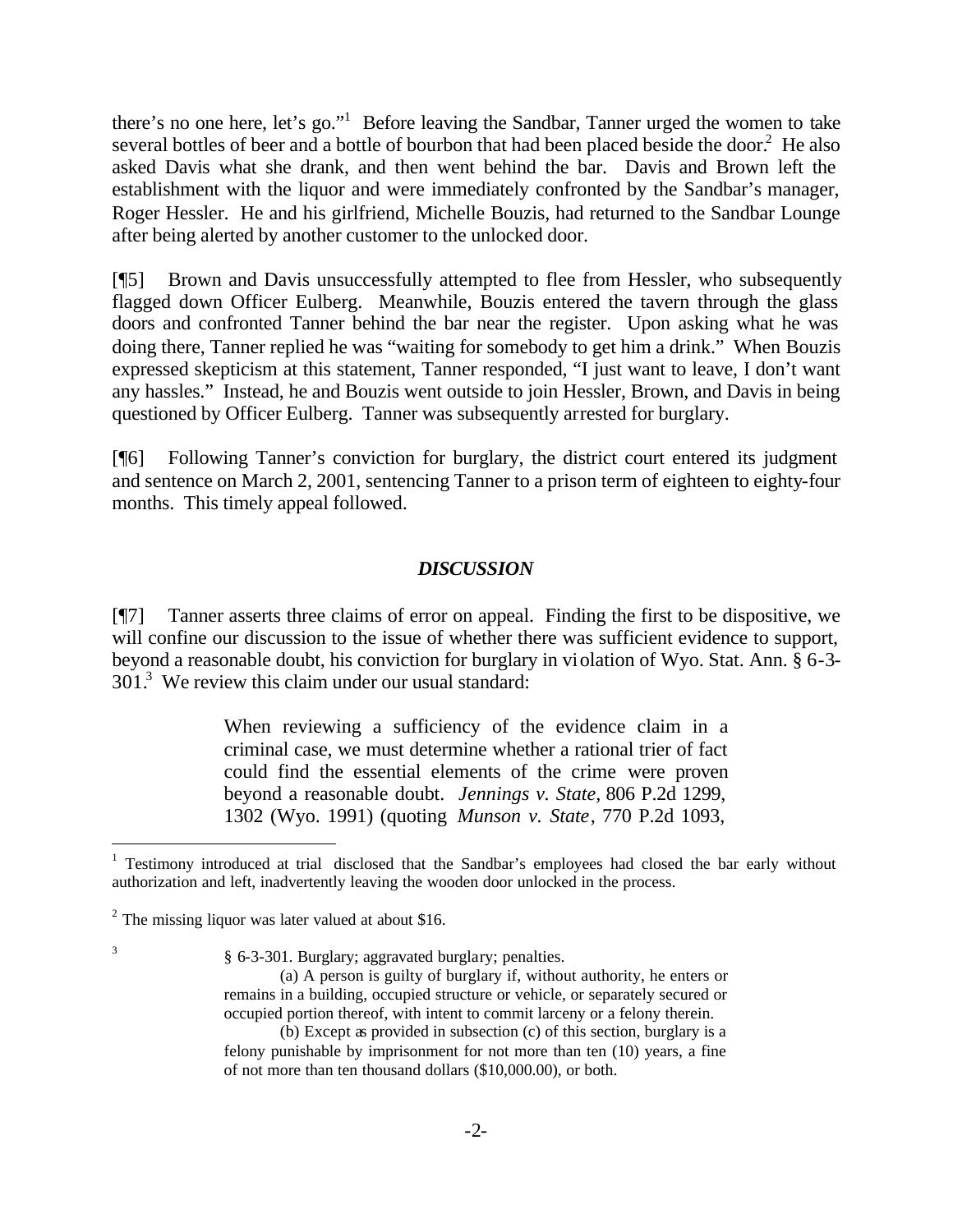1095 (Wyo. 1989)). We do not consider conflicting evidence presented by the unsuccessful party, and afford every favorable inference which may be reasonably and fairly drawn from the successful party's evidence. *Bloomquist v. State*, 914 P.2d 812, 824 (Wyo. 1996). We have consistently held that it is the jury's responsibility to resolve conflicts in the evidence. *Id.* (citing *Wetherelt v. State*, 864 P.2d 449, 452 (Wyo. 1993)). "We will not substitute our judgment for that of the jury, .. . our only duty is to determine whether a quorum of reasonable and rational individuals would, or even could, have come to the same result as the jury actually did." *Id*. (citing *Hodges v. State*, 904 P.2d 334, 339 (Wyo. 1995)).

*Williams v. State,* 986 P.2d 855, 857 (Wyo. 1999).

[¶8] In asserting his claim that the evidence adduced at trial was insufficient to support his conviction, Tanner directs our attention to the Amended Information, the jury instructions, and the general verdict form signed by the presiding juror. He contends the information and the jury instructions failed to particularize which portions of the burglary statute the State was relying upon for conviction. He cites to the line of cases, including *Bush v. State,* 908 P.2d 963, 966 (Wyo. 1995), which addresses jury instruction in the alternative and holds that a "verdict must be set aside in cases where the verdict is supportable on one ground, but not on another, and it is impossible to tell which ground the jury selected." (Citations omitted.) We agree that those cases are controlling on the subject and generally accept Tanner's analysis of the issue.

[¶9] The Amended Information, filed July 21, 2000, charged that:

Ronald Arbie Tanner III, late of the County aforesaid, on or about the  $14<sup>th</sup>$  day of July, 2000, in the County of Natrona, in the State of Wyoming, did unlawfully, and without authority, enter or remain in a building, occupied structure, or vehicle, or separately secured or occupied portion thereof, with intent to commit larceny or a felony therein, in violation of W.S. 1977, as amended,  $\S$  63-301 (a) and (b) contrary to the form of the statute in such case made and provided, and against the peace and dignity of the State of Wyoming.

As is obvious, the Amended Information was couched in the language of the statute itself with no indication of which of the foregoing circumstances was in fact being charged. Next, we review the jury instructions, including jury instructions numbers 4 and 6. Number 4 reads exactly the same as the Amended Information. Instruction number 6 provided in pertinent part that: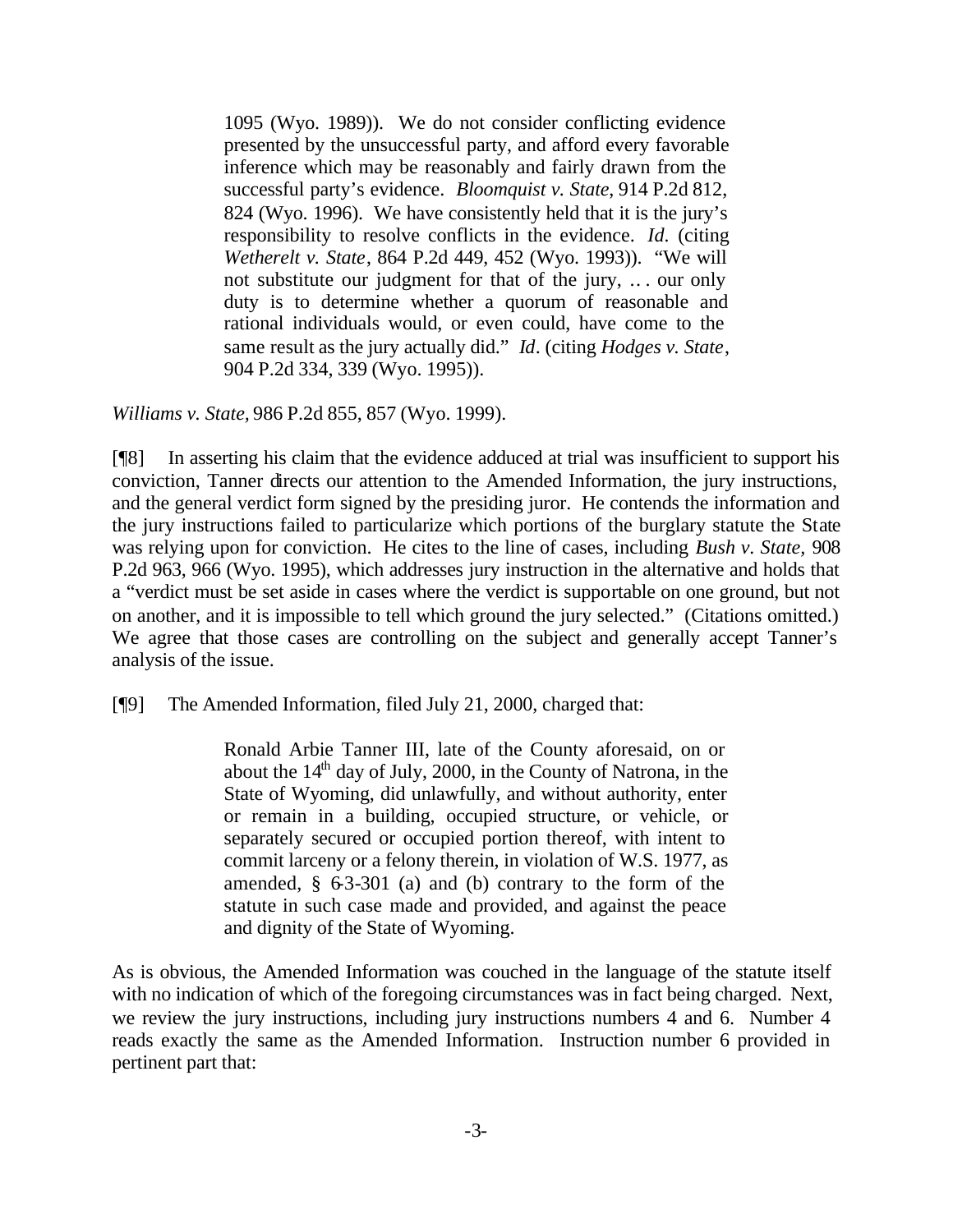The elements of the crime of Burglary, as charged in this case, are:

- 1. On or about the  $14<sup>th</sup>$  day of July, 2000
- 2. In Natrona County, Wyoming
- 3. The Defendant, Ronald Arbie Tanner III
- 4. Without authority

5. Entered or remained in a building or occupied structure or vehicle, or separately secured or occupied portion of a building, occupied structure or vehicle

6. With intent to commit *larceny or a felony therein*.

(Emphasis added.) Lastly, we note that the jury returned its guilty verdict on the general verdict form.

[¶10] Turning to the law, the rule Tanner relies on has been summarized by a Wyoming commentator in this fashion:

> Whenever a jury is permitted to return a general verdict of guilty to a charge which contains alternatives, either one of which will suffice, it is possible that all the jury will not have found the same alternative. If all members of the jury have not agreed to find at least one of the alternatives necessary to convict, a unanimous verdict has not been returned.

Lauer, Barbara L., *Jury Agreement and the General Verdict in Criminal Cases,* XIX Land & Water L.Rev. 207 (1984). Early support for this proposition can also be found in the case of *State v. Tobin,* 31 Wyo. 355, 226 P. 681, 685 (Wyo. 1924).

[¶11] More direct support is found in a number of modern cases. Beginning with *Cloman v. State,* 574 P.2d 410, 412 (Wyo. 1978) (citing *Yates v. United States*, 354 U.S. 298, 312, 77 S.Ct. 1064, 1073, 1 L.Ed.2d 1356 (1957)) this court has expressly recognized the rule set out above. In *Fife v. State,* 676 P.2d 565 (Wyo. 1984), we applied the proposition to a burglary case and reversed the defendant's conviction for aggravated burglary when the jury had been instructed in the alternative and we could not determine whether its general verdict was based upon the intent to steal or the intent to commit assault with a deadly weapon. This court wrote:

> If both theories of intent submitted to the jury were sufficiently supported by the evidence, we could uphold the general verdict on the aggravated burglary charge. However, there was insufficient evidence as a matter of law to support the intent to assault element. We cannot uphold a general jury verdict when one of the alternate theories upon which the jury could have relied is in error. If one of the alternate theories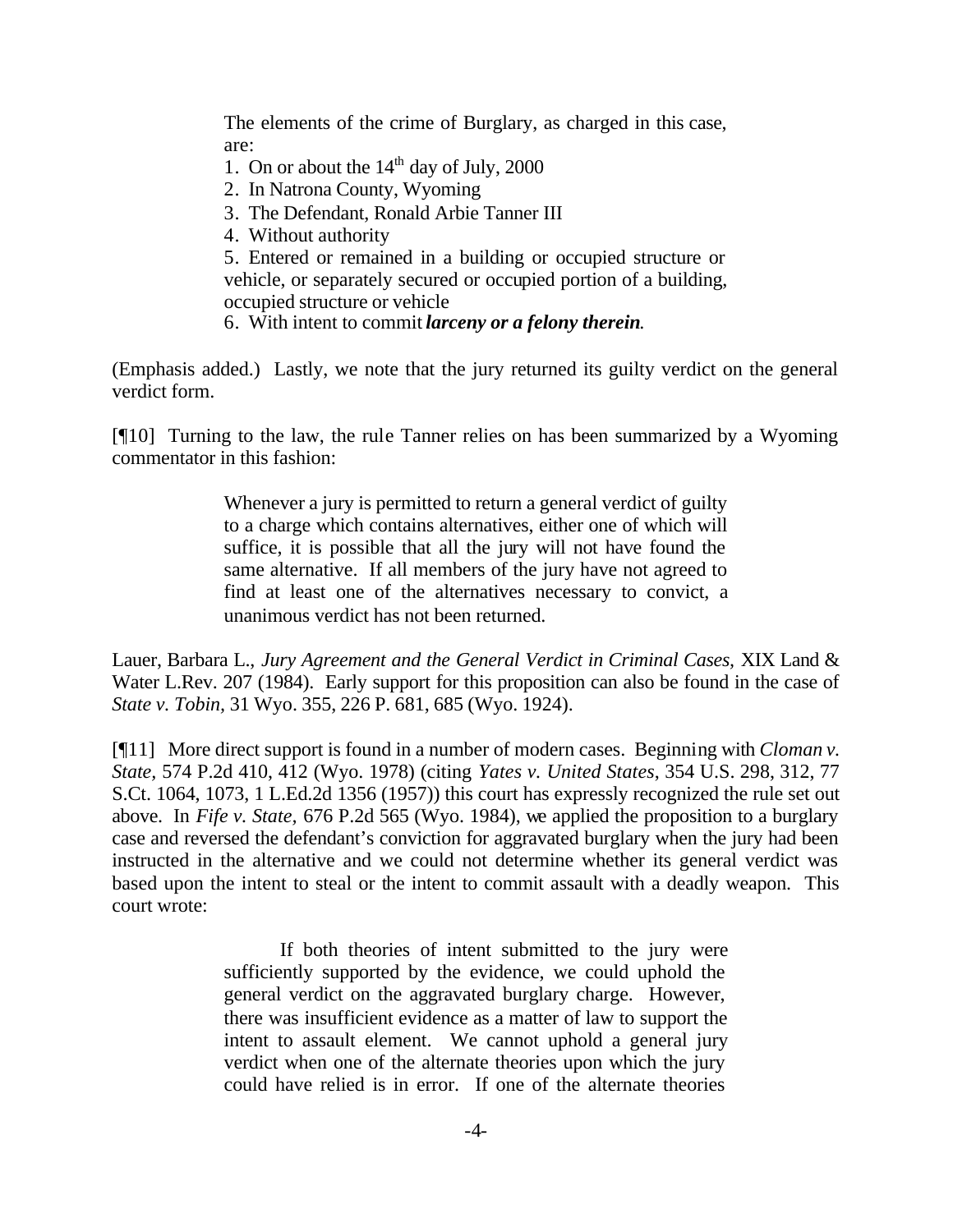submitted to the jury is unsupported by substantial evidence, the general verdict must be set aside unless the court can ascertain that the verdict was founded upon a theory supported by substantial evidence. *State v. Carothers*, 84 Wash.2d 256, 525 P.2d 731  $(1974)^4$ 

*Fife,* 676 P.2d at 568 (citations omitted).

l

[¶12] Similarly, in *Bush v. State*, 908 P.2d 963 (Wyo. 1995), we reversed the defendant's conviction for burglary. There, we reviewed the Information, the jury instruction listing the elements of the crime, and the general jury verdict form and stated:

> Count I of the Information, Jury Instruction No. 10, and the general verdict form all fail to particularize the underlying crime that supports the burglary conviction. It is impossible to tell whether the jury relied on the crime of felony accessory or the crime of larceny when it convicted Bush of burglary. Therefore, the burglary conviction will stand, only if evidence in the record proves that Bush entered Schantz's apartment with the intent to commit both a felony *and* the crime of larceny. *Price v. State,* 807 P.2d 909, 912 (Wyo. 1991).

*Id.* at 967 (emphasis in original). With insufficient evidence to support the intent to commit a larceny, this court reversed Bush's burglary conviction. *Id*. at 968.

[¶13] Just as in *Bush*, due to the general verdict, this court is left to speculate on which ground the jury found Tanner guilty of burglary. Thus, Tanner's burglary conviction will stand only if evidence in the record establishes that he had the intent to commit both a felony *and* the crime of larceny. However, the instructions in this case create more serious problems than the single problem in *Bush*. This case compels reversal even more strongly than *Bush* due to the fifth element recited in Instruction Number 6, where the jury was instructed that the State must prove that Tanner: "[e]ntered *or* remained in a building *or* occupied structure *or* vehicle, *or* separately secured *or* occupied portion of a building." (Emphasis supplied.) Thus, as Tanner points out in his brief, it is also unclear whether the

<sup>4</sup> As the Washington Supreme Court later recognized in a subsequent alternative instruction case, *State v. Green,* 616 P.2d 628 (Wash. 1980), the substantial evidence test can no longer be applied to sufficiency of the evidence analysis following the U.S. Supreme Court's holding in *Jackson v. Virginia,* 443 U.S. 307, 99 S.Ct. 2781, 61 L.Ed.2d 560 (1979). "Accordingly, the appropriate test for determining the sufficiency of the evidence of kidnapping is *not* that applied in *Green* I, *i.e.,* whether, after viewing the evidence most favorable to the State, there is substantial evidence to support kidnapping. The issue, as framed in *Jackson v. Virginia, supra,* is whether, after viewing the evidence most favorable to the State, *any rational trier of fact* could have found the essential elements of kidnapping *beyond a reasonable doubt." State v. Green,* 616 P.2d at 632 (emphasis in original).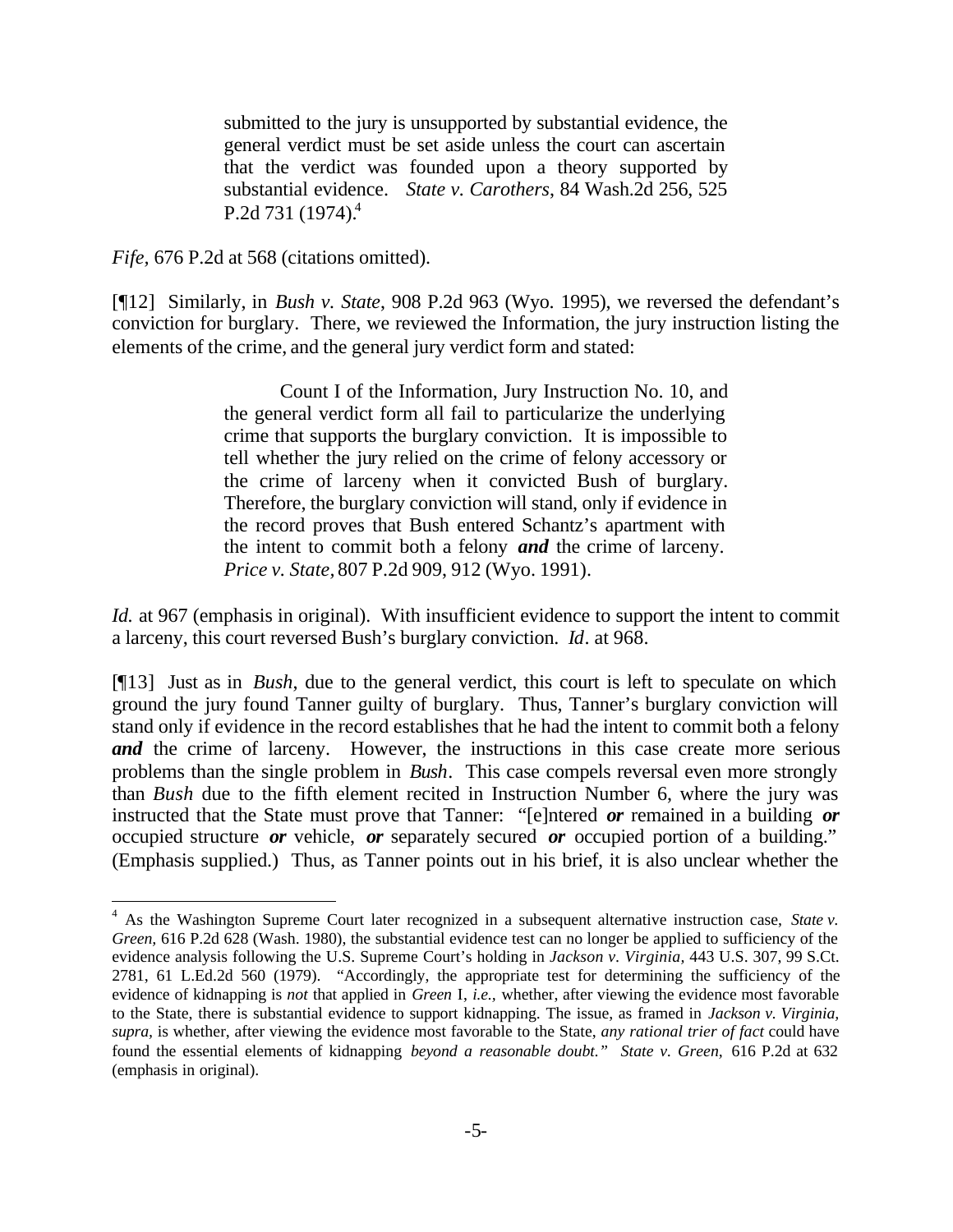jury found that he *entered* the Sandbar without authority or whether he *remained in* the Sandbar without authority. Further, it is unclear which sort of structure was intended in the charge. Despite these additional problems, we will confine our discussion to the *Bush* issue, because that issue is dispositive.

[¶14] The State attempts to avoid application of the simple rule recited above by asserting that, unlike *Bush,* it is clear in the instant case that the State proceeded upon only one "theory of guilt." It contends the prosecutor's opening and closing statements show there was only one State "theory" ever presented to the jury: that of the intent to commit larceny. Even assuming *arguendo* this were true, the State's reasoning is flawed because it inappropriately equates prosecutorial argument with the State's alternative theories of guilt as that term of art is used in cases on the subject such as *Fife v. State*, *Yates v. United States*, and *Bush v. State.*  As is clear from studying those opinions, courts determine the State's theories from its charging documents, its requested jury instructions, etcetera—from official record evidence, not from argument by counsel. Indeed, this court has repeatedly held that prosecutorial argument is not evidence and consistently emphasized that jurors are so instructed, as was this jury. *See e.g., Christian v. State*, 883 P.2d 376, 381 (Wyo. 1994); *Talbott v. State,* 902 P.2d 719, 722 (Wyo. 1995). We decline to reverse that view. Instead of accepting the State's invitation to rely upon the prosecutor's oratory to determine precisely how the jury was charged with its task to find the defendant guilty or not guilty, we will continue to resolve this issue as we have consistently done in the past, i.e., by reviewing the information, the jury instructions, and the form of the jury's verdict.

[¶15] We also reject the State's contention that jury instructions 4 and 6 should be reviewed for plain error because Tanner did not object to those instructions. This court has not held that it is "error" to instruct the jury in the alternative. Rather, we have held that *if* a jury is instructed in the alternative, and *if* that jury returns a general verdict of guilty, then upon appellate review of the sufficiency of the evidence to support the conviction, the record must support *each* alternative beyond a reasonable doubt. Having reiterated how we analyze the sufficiency issue, we now turn to the evidence adduced at trial to resolve whether, when viewed in the light most favorable to the State, the record sufficiently supports beyond a reasonable doubt that Tanner had the intent to commit larceny *and* a felony therein.<sup>5</sup>

l

<sup>&</sup>lt;sup>5</sup> Appellant argues that Tanner did not "without authority" enter or remain within the Sandbar Lounge because it was a place of business open during business hours. He relies upon cases from several jurisdictions which do not allow such an inference. As the South Dakota Supreme Court said in *Matter of TJE,* 426 N.W.2d 23, 24 (S.D. 1988): "To interpret the word "remains" in [the statute] to hold a person commits second degree burglary whenever he is present in an occupied structure with the intent to commit a crime therein would make every shoplifter a burglar. It would make the commission of any crime indoors, no matter how severe, subject to a felony burglary charge." (Citation omitted.) We agree this argument has some merit especially following examination of *Longstreth v. State,* 832 P.2d 560, 564 (Wyo. 1992), where this court wrote:

In order to review appellant's sufficiency of evidence claim, we first examine what the phrase 'without authority' means in Wyoming's burglary statute. No Wyoming cases have directly addressed this element of the burglary statute.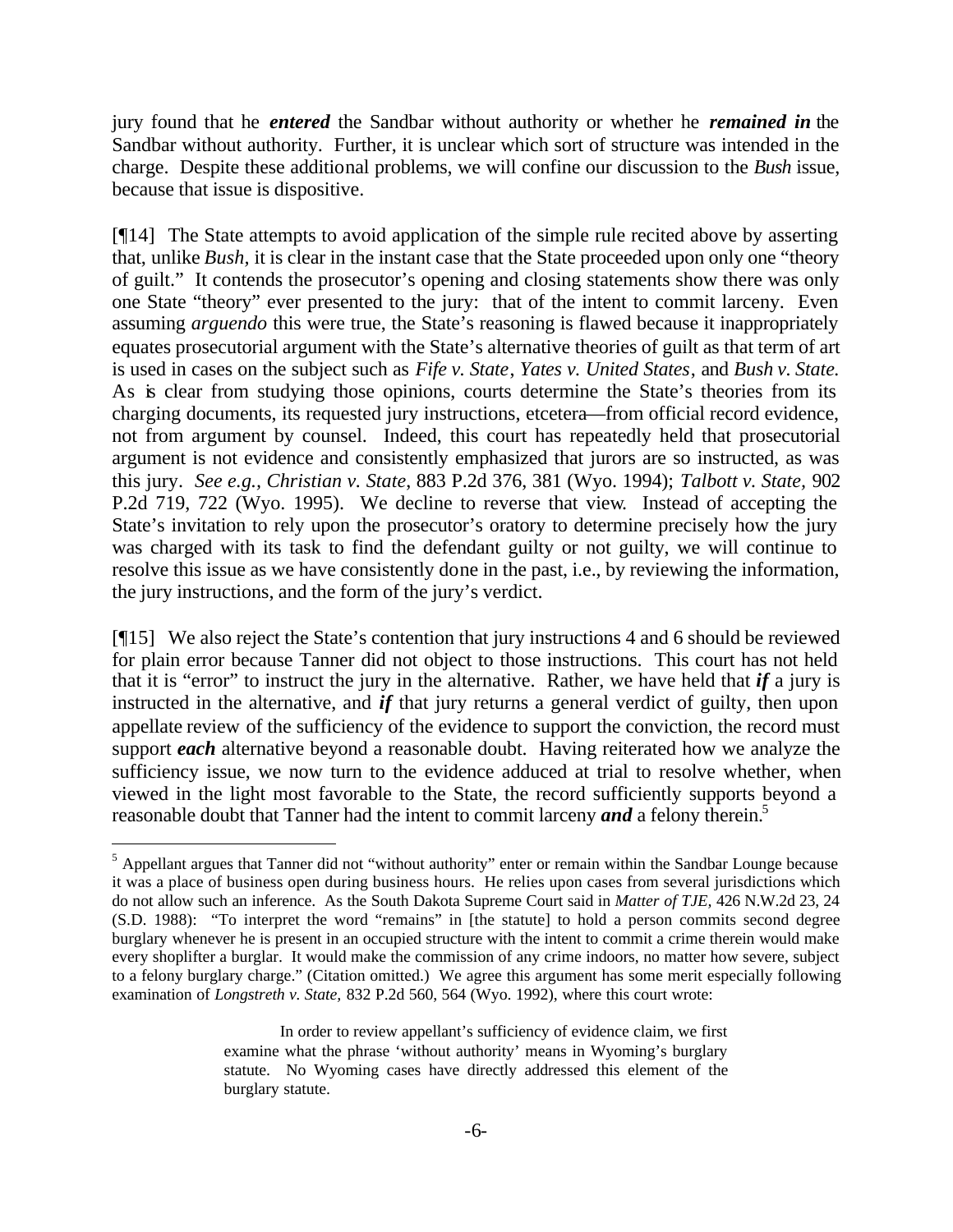[¶16] Upon review of the transcripts, we find that the State called six witnesses to testify at trial and entered exhibits of photographs of the interior and exterior of the Sandbar Lounge into evidence. The State's first and lengthiest witness, Michelle Bouzis, testified generally to her knowledge of the Sandbar Lounge, the events that transpired which led her to confront Tanner within the Lounge, and his subsequent conduct, demeanor, and remarks made to her. Nothing in her testimony allows the reasonable inference that Tanner had the intent to commit "a felony therein." Likewise, neither does the testimony of bar manager Roger Hessler or Officer Tim Eulberg. Nor does the testimony of Tammy Sue, "Sam" Hatcher, one of the bar employees who closed early that evening, give rise to such an inference. Neither still does the testimony of Tanner's co-defendant, Kathleen Davis, support even the reasonable inference that Tanner possessed the intent to commit "a felony therein." Lastly, the brief testimony of Detective Karen Watson cannot support the alternative element charged. The State essentially concedes as much in its appellate brief when it states, "the State proceeded on a single theory, that Appellant committed burglary by remaining in a building without authority with intent to commit larceny, and presented sufficient evidence relating to that theory from which the jury could find Appellant guilty beyond a reasonable doubt. *No rational jury could have convicted Appellant on any other ground."* Accordingly, we conclude the record is insufficient to support Tanner's felony conviction for burglary with intent to commit a felony.

[¶17] We must now consider the appropriate disposition of the charge. In *Longstreth v. State*, 890 P.2d 551, 553 (Wyo. 1995), we wrote that "Longstreth correctly argues that jeopardy attached when his conviction for burglary was reversed due to the State's failure to prove the unlawful entry element of the crime charged. *Edwards v. State*, 815 P.2d 670, 672

l

[t]he most common statutory term is "unlawfully," but some jurisdictions use other language, such as "unauthorized," by "trespass," "without authority," "without consent," or "without privilege."

Though these statutory formulae are not in all respects identical, they generally require that the entry be unprivileged. A more precise way of describing this situation is by excluding *those entries of premises when they are open to the public* or by a person licensed or privileged to enter.

2 W. LaFave & A. Scott, Substantive Criminal Law § 8.13 at pp. 466-67 (1986) (emphasis added and footnotes omitted).

Nevertheless, we decline to address these contentions on their merits because our holding on other grounds is dispositive.

In discussing burglary statutes in their treatise on criminal law, LaFave and Scott note,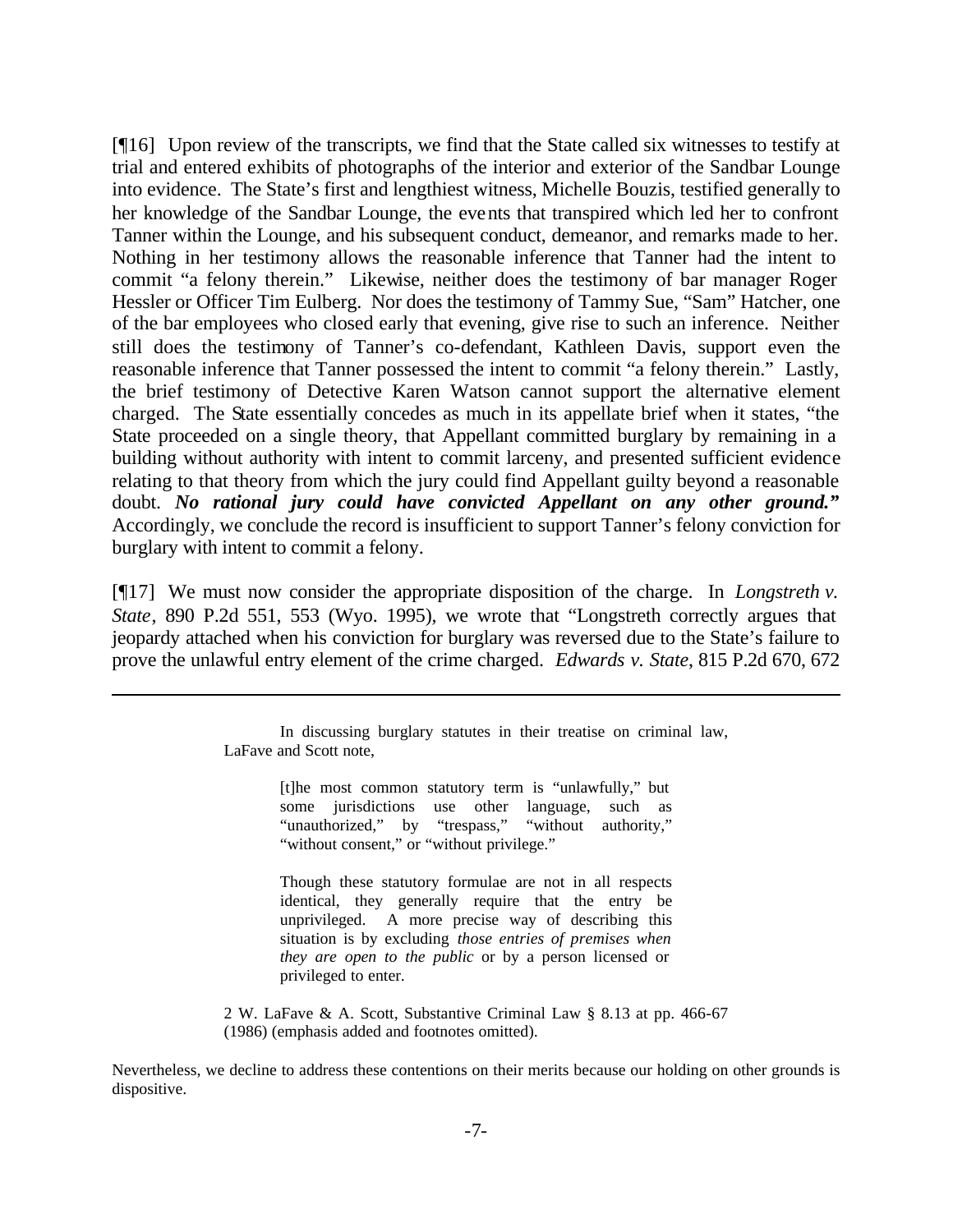(Okla.Crim.App. 1991) (quoting *Burks v. United States*, 437 U.S. 1, 18, 98 S.Ct. 2141, 2150, 57 L.Ed.2d 1 (1978)) (jeopardy attaches when a conviction is overturned due to insufficiency of the evidence)." The United States Supreme Court in *Burks* wrote:

> Since we hold today that the Double Jeopardy Clause precludes a second trial once the reviewing court has found the evidence legally insufficient, the only "just" remedy available for that court is the direction of a judgment of acquittal. To the extent that our prior decisions suggest that by moving for a new trial, a defendant waives his right to a judgment of acquittal on the basis of evidentiary insufficiency, those cases are overruled.

437 U.S. at 18, 98 S.Ct. at 2150-51. Based on this precedent, this court will direct the district court to enter a judgment of acquittal on the burglary charge against Tanner.

[¶18] The court cannot leave this case without some comments and some (we hope) helpful guidance. It is with a great deal of frustration that we reverse Tanner's conviction. Simply put, this error should almost never arise in Wyoming courts. Avoiding the problem begins with a more carefully drafted charging document. In this case, it is clear Tanner did not enter a vehicle. Yet, that portion of the burglary statute was included in the information (and later, the jury instruction). Just as importantly, carefully crafted instructions to the jury are required. This court's precedent and the Wyoming Criminal Pattern Jury Instructions advise practitioners on how to instruct in the alternative. In his article, *Burglary in Wyoming,* XXXII Land & Water L.Rev. 721, 780-82 (1997), referencing the pattern instructions, Professor Theodore E. Lauer explains:

> The appropriate terms within the brackets, which are charged in the information and supported by the evidence, should be included in the instruction. Other terms which are not charged, or are not supported by the evidence should not be included in the instruction

. . .

It is very important that only those alternative bracketed terms in the foregoing instruction which are supported by the evidence in the case be included in the instruction given to the jury. In too many instances, the elements instruction given to the jury simply restates the content of the information, setting forth, for example, that the defendant "entered or remained in a building, occupied structure or vehicle or separately secured or occupied portion thereof," and "with intent to commit larceny or a felony therein." Such instructions are inadequate, and should lead to reversal of convictions. The instruction must conform to